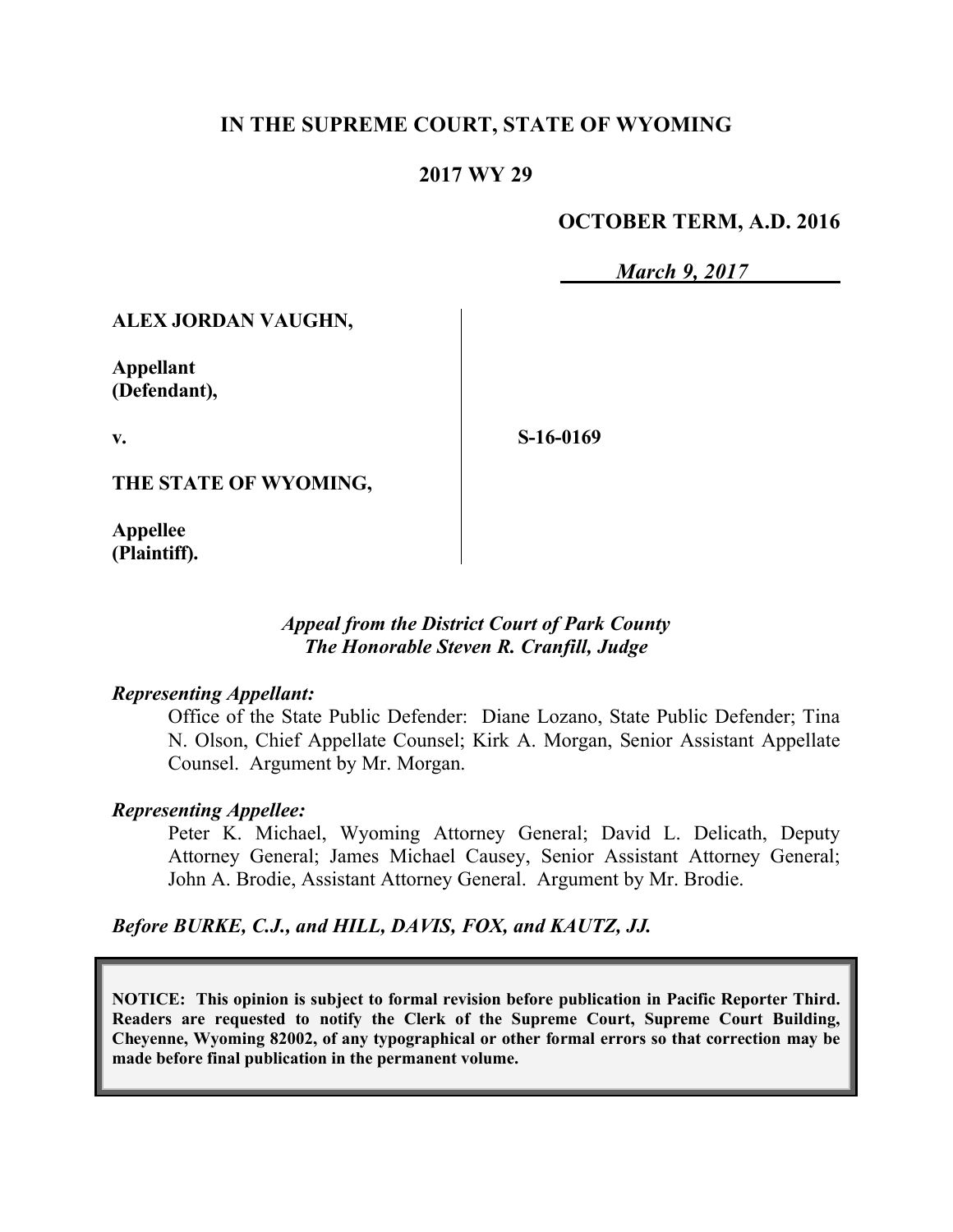### **DAVIS**, **Justice**.

[¶1] Appellant Alex J. Vaughn was adjudicated a delinquent juvenile for committing a serious sexual offense that required him to register as an offender under the Wyoming Sexual Offender Registration Act (WSORA). He subsequently failed to report changes in his address as required, and pled guilty to two felony counts for failing to do so. His plea was conditional and allowed him to appeal his convictions on constitutional grounds. We affirm.

#### **ISSUES**

[ $[$ 2] 1. Is Wyo. Stat. Ann. § 7-19-301(a)(iii) of the WSORA unconstitutional as applied to Appellant because it creates an irreconcilable conflict with Wyoming's Juvenile Justice Act (WJJA), Wyo. Stat. Ann. § 14-6-201 *et seq.*?

2. Does Wyo. Stat. Ann. § 7-19-301(a)(iii) of the WSORA violate Appellant's right to equal protection under the Wyoming Constitution because qualifying adjudicated delinquents must register, while adults (or juveniles charged as adults) whose prosecutions are deferred pursuant to Wyo. Stat. Ann. § 7-13-301 are not required to register?

3. Does the WSORA's lifetime registration provision in Wyo. Stat. Ann. § 7-19- 304(a) violate Appellant's right to due process (1) because it encroaches upon his protected right to reputation and confidentiality or (2) by creating an irrebuttable presumption that an offender's risk of reoffense is high?

4. Does Wyo. Stat. Ann. § 7-19-301(a)(iii) of the WSORA violate the United States Constitution Art. 1, § 10 prohibition against enacting *ex post facto* laws?

### **FACTS**

[¶3] As explained in more detail in the discussion below, *see infra* ¶¶ 13-15, the WSORA requires individuals who have committed certain sex crimes to register as sex offenders in Wyoming. *See* Wyo. Stat. Ann. §§ 7-19-301(a)(iii), (viii) & -302 (LexisNexis 2015). On July 1, 2011, the number of those subject to the act expanded, as the definition of "convicted" of a sex offense under WSORA was amended to include "adjudications as a delinquent for offenses specified in W.S. 7-19-302(j)." *See* 2011 Wyo Sess. Laws Ch. 179, § 1 (H.B. 23). This amendment not only affected qualifying juveniles from that point on, but also applied to those that had been previously adjudicated as delinquents for such serious sexual crimes. *Id.* The latter scenerio is where Appellant's circumstance falls.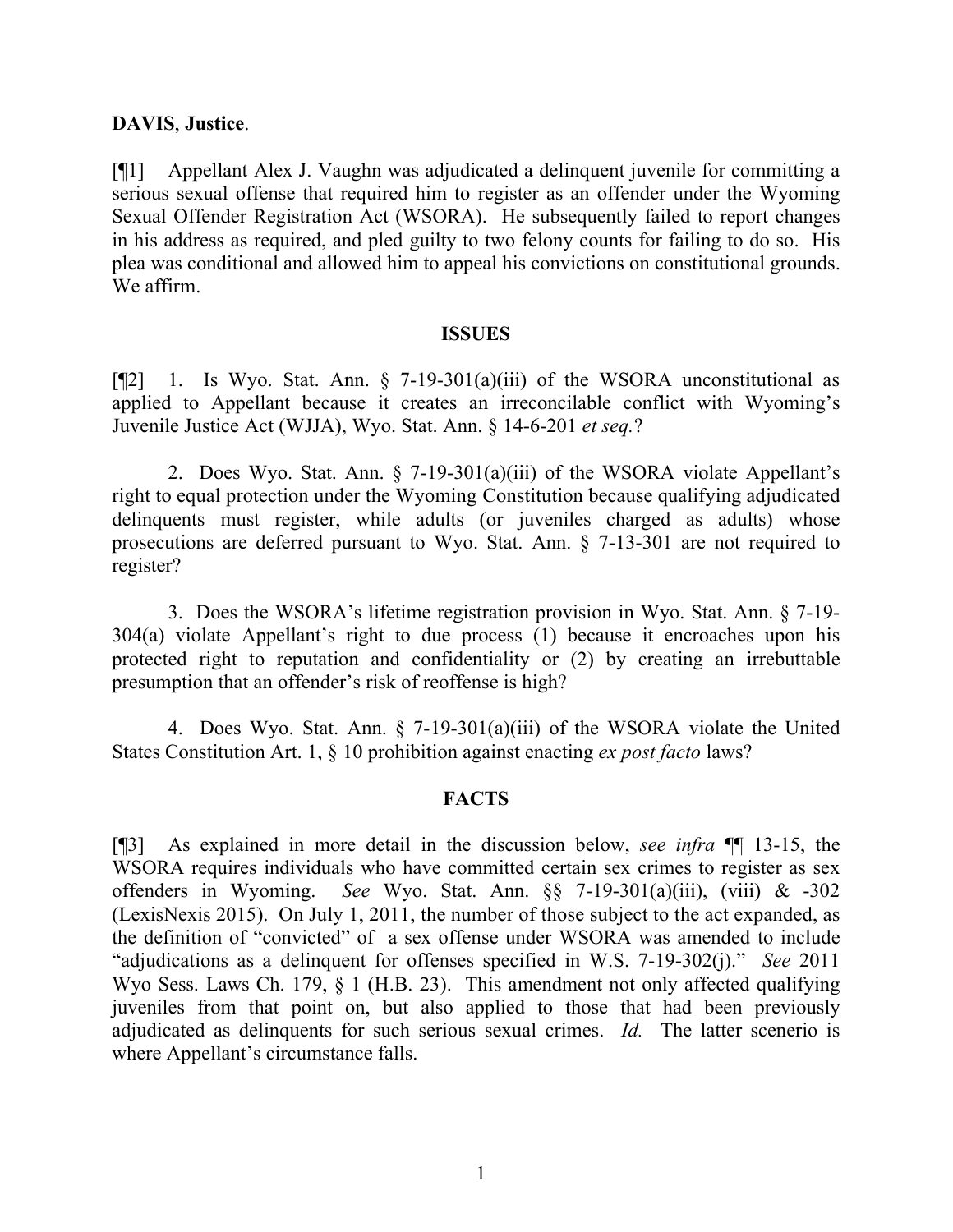[¶4] A few months before the amendment, in May of 2011, Appellant, then 17 years old, appeared in juvenile court and was adjudicated a delinquent for a sexual offense as provided in the WJJA, § 14-6-201. He was placed at the Wyoming Boys School, released on December 1, 2012, and placed on supervised probation. After he completed the requirements it had ordered, the juvenile court closed and sealed his file in April of 2013.

[¶5] Because the expanded definition of "convicted" applied to Appellant, he was required to register as a sex offender when the amendment went into effect in July of 2011. He apparently complied with the reporting requirements until 2014. On July 8, 2014, Vaughn reported in person to the Park County Sheriff's Office to register as a sex offender as required by the WSORA. He informed the deputies that he lived in an apartment complex in Cody, but he failed to return the required address verification form to the sheriff's office. As a result, two months later the sheriff reported Appellant to the Wyoming Sex Offender Registry as non-compliant. In October of 2014, an investigator with the Park County Sheriff's Office learned that Appellant had moved from the Cody apartment complex in August, and that he did not notify the sheriff's office of this move.

[¶6] An information charging Appellant with two felonies for failing to keep his sex offender registration information current was filed on December 1, 2014.<sup>1</sup> Appellant filed a motion to dismiss, asserting that the WSORA was unconstitutional. The district court denied Appellant's motion. He then entered a conditional guilty plea to the crimes charged pursuant to a plea agreement, reserving the right to appeal the district court's denial of his motion to dismiss. He was sentenced to not less than two nor more than four years of imprisonment, and he timely perfected this appeal.

## **STANDARD OF REVIEW**

[¶7] Appellant's issues are all based upon claims that the WSORA is unconstitutional. "The question of whether a statute is constitutional is a question of law over which this Court exercises *de novo* review." *Kammerer v. State*, 2014 WY 50, ¶ 5, 322 P.3d 827, 830 (Wyo. 2014). Statutes are presumed to be constitutional, and we will resolve any doubt in favor of constitutionality. *Id.*

### **DISCUSSION**

## *The WSORA and the WJJA*

[¶8] Appellant first argues that the non-penal, equitable and confidential character of the WJJA conflicts irreconcilably with the WSORA's registry requirements for

 $1$  A sex offender who fails to comply with the Act is subject to criminal prosecution. Wyo. Stat. Ann. § 7-19-307.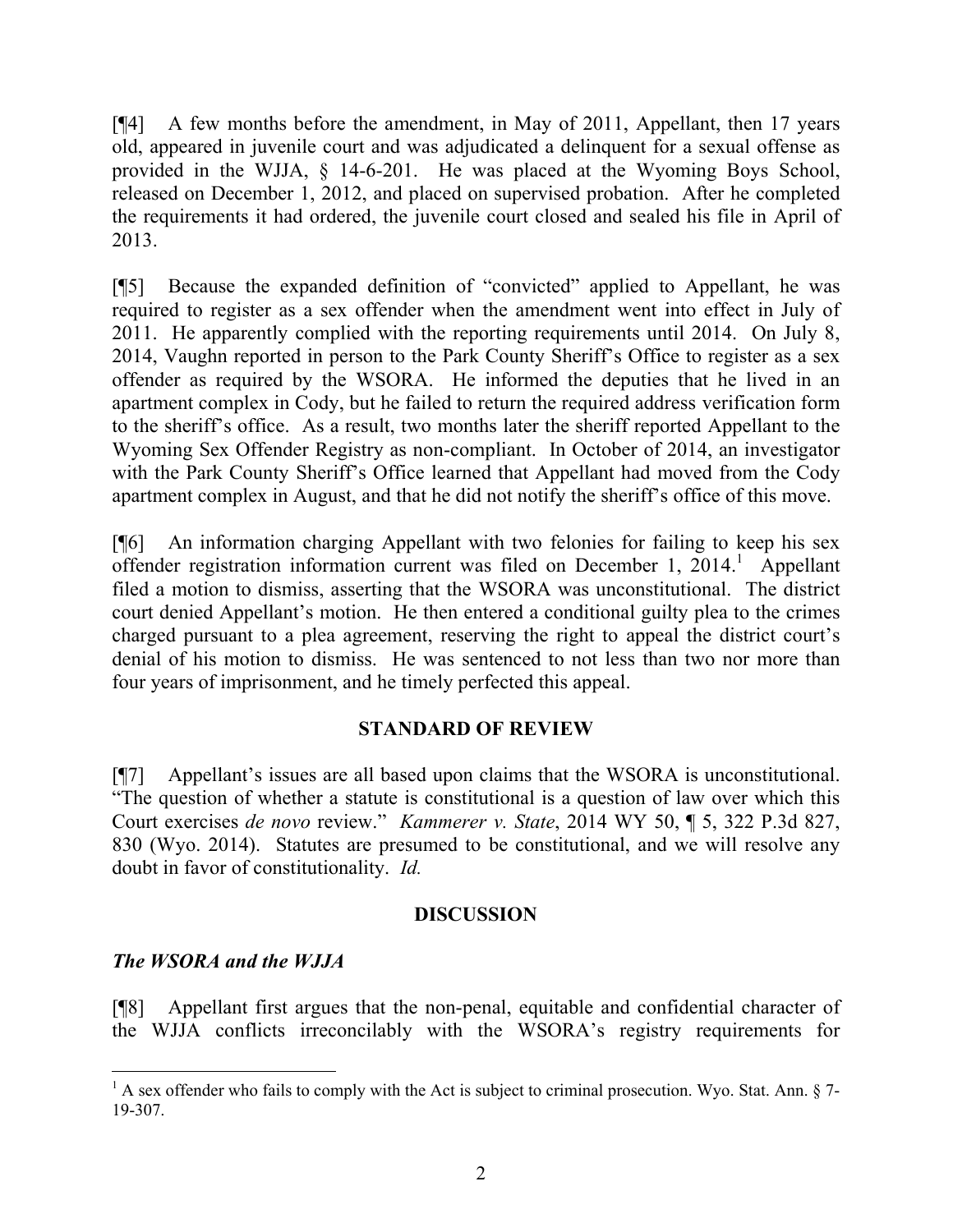adjudicated juvenile offenders. He contends this conflict creates a constitutionally impermissible ambiguity in these statutes, which ought to require that they be interpreted in his favor due to the rule of lenity. $^{2}$ 

[¶9] In order to address Appellant's first issue, we must necessarily interpret both the WSORA and WJJA. Rulings involving interpretation of statutes are reviewed *de novo*. *In re HLL*, 2016 WY 43, 121, 372 P.3d 185, 189 (Wyo. 2016). Statutes that provide for the care and discipline of juveniles are generally given a liberal and practical construction in favor of the child's welfare. *KP v. State*, 2004 WY 165, ¶ 27, 102 P.3d 217, 225 (Wyo. 2004) (quoting *TPJ v. State*, 2003 WY 49, ¶ 25, 66 P.3d 710, 715 (Wyo. 2003)). The plain language of the statutes still controls our search for the legislature's intent, however. *Id.*

[¶10] We construe statutory provisions *in pari materia*, which requires that we give effect to every word, clause, and sentence according to the interplay between the provisions. *Cheyenne Newspapers, Inc. v. City of Cheyenne*, 2016 WY 125, ¶ 11, 386 P.3d 329, 333 (Wyo. 2016). We consider all statutes relating to the same subject or having the same general purpose, and we strive to interpret them harmoniously. *Id.* "We presume that the legislature has acted in a thoughtful and rational manner with full knowledge of existing law, and that it intended new statutory provisions to be read in harmony with existing law and as part of an overall and uniform system of jurisprudence." *Id.* (quoting *Robert L. Kroenlein Trust ex rel. Alden v. Kirchhefer*, 2015 WY 127, ¶ 22, 357 P.3d 1118, 1126 (Wyo. 2015)).

[¶11] With these principles in mind, we turn first to the WJJA, which Wyoming enacted in the mid-20th Century. *See* Wyoming Compiled Statutes, § 1-701 *et seq*., (Arthur A. Sandusky, comp. 1945, 1957 Cum. Supp.); 1951 Wyo. Sess. Laws Ch. 125 (H.B. 35). Cases under the WJJA are not criminal; rather, they are special proceedings. *KP*, ¶ 27, 102 P.3d at 225. These proceedings are therefore equitable and not punitive. They are intended to assure "treatment, training and rehabilitation" for children, and to "provide for the care, the protection and the wholesome moral, mental and physical development of children" coming within its provisions. Wyo. Stat. Ann.  $\S$  14-6-201(c)(ii)(C) and (c)(iii); *KP*, ¶ 27, 102 P.3d at 225. Thus, "one of the purposes of a delinquency proceeding is '[t]o remove, where appropriate, the taint of criminality from children committing certain unlawful acts.'" *K.C. v. State*, 2011 WY 108, ¶ 16, 257 P.3d 23, 28 (Wyo. 2011) (quoting Wyo. Stat. Ann. § 14-6-201(c)(ii)(B)).

[¶12] Accordingly, "[t]he question for adjudication is whether the allegations contained in the petition alleging delinquency are true." *K.C.*, ¶ 16, 257 P.3d at 28. If the

l

 $2<sup>2</sup>$  The rule of lenity provides that in construing an ambiguous criminal statute, a court should resolve any ambiguity in favor of the defendant. *Adekale v. State*, 2015 WY 30, ¶ 25, 344 P.3d 761, 768 (Wyo. 2015). When a statute is unambiguous, the rule of lenity has no role to play. *Crain v. State*, 2009 WY 128, ¶ 10, 218 P.3d 934, 940 (Wyo. 2009).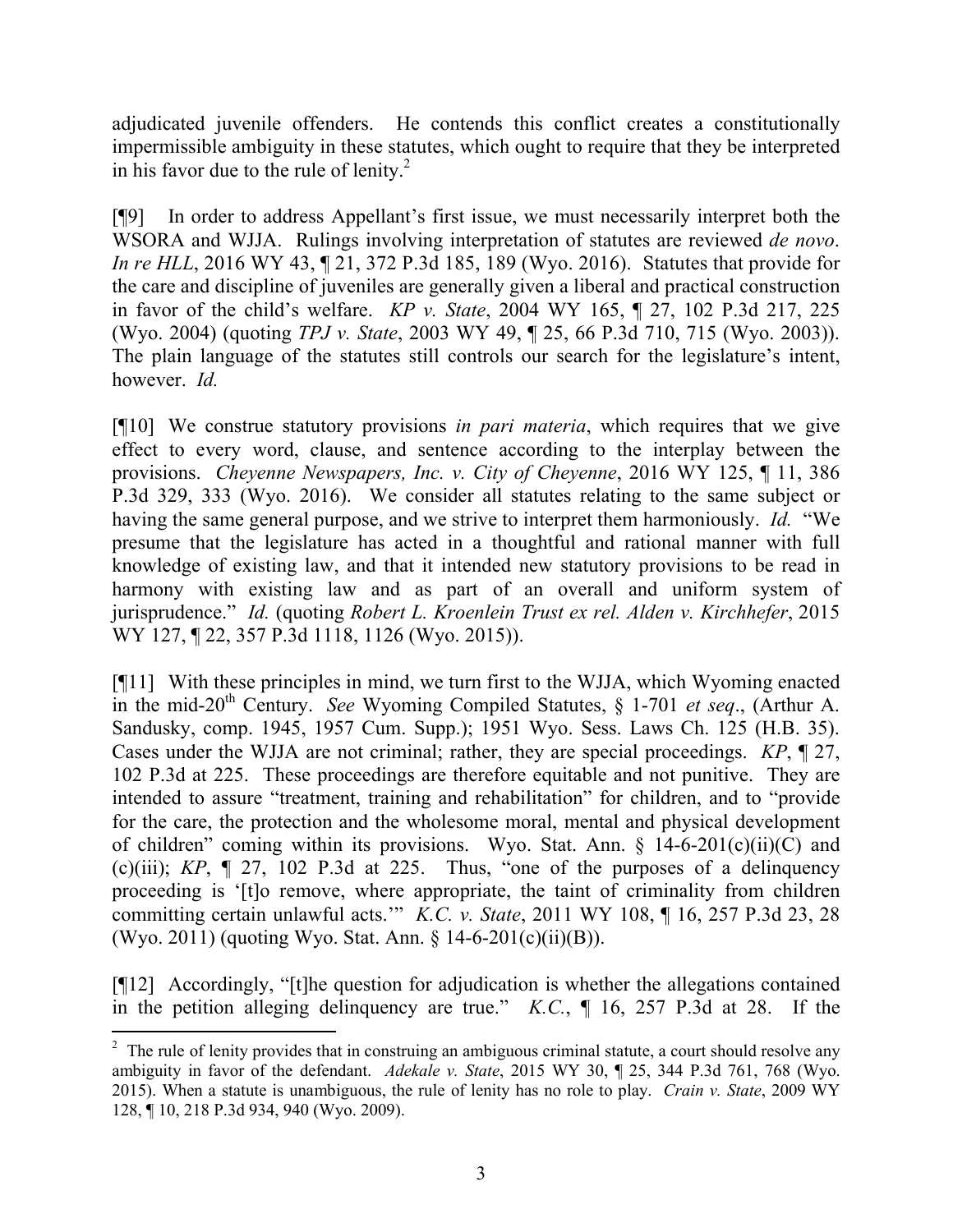allegations are found to be true, such a finding "is not deemed a conviction of guilt, but is a determination that judicial intervention is necessary for the best interest and welfare of the child and the public." Wyo. Stat. Ann.  $\S$  14-6-225(b).<sup>3</sup> "No order or decree pursuant to this act shall be deemed a conviction of a crime or impose any civil disabilities, nor shall it disqualify the child for any civil or military service application or appointment or from holding public office." Wyo. Stat. Ann. § 14-6-238. To prevent the public from knowing of an adjudication of delinquency, the WJJA requires that the case and all records flowing from it remain confidential, with certain strict exceptions. Wyo. Stat. Ann. § 14-6-239.

[¶13] Now that we have considered the WJJA's ethos and its requirements, we must examine the WSORA. As we briefly noted above, *see supra* ¶ 3, the WSORA requires individuals who have committed certain sexual crimes to register as sex offenders. In 1994, Wyoming joined the majority of other states in enacting legislation relating to sex offender registration. *Kammerer*, ¶ 6, 322 P.3d at 830. Originally the WSORA only applied to adults, but in 2011, the act was amended to include juveniles who were adjudicated delinquent for certain serious sexual offenses. *See* 2011 Wyo. Sess. Laws Ch. 179 (H.B. 23). The WSORA now includes the following language:

> "Convicted" includes pleas of guilty, nolo contendere, verdicts of guilty upon which a judgment of conviction may be rendered *and adjudications as a delinquent for offenses specified in W.S. 7-19-302(j)*. "Convicted" shall not include dispositions pursuant to W.S. 7-13-301.

Wyo. Stat. Ann.  $\S 7-19-301(a)(iii)$  (emphasis added).

 $\overline{a}$ 

[¶14] Under the WSORA, qualifying sexual offenders must register with the county sheriff in their county of residence. Wyo. Stat. Ann. § 7-19-302(a). "The basic provisions of the Act require the registrant to provide identifying information, including the registrant's name, aliases, address, date and place of birth, social security number, place and address of employment, a DNA sample, and any internet identifiers."

<sup>&</sup>lt;sup>3</sup> Proceedings under the WJJA are different than criminal proceedings for adults, although juveniles are afforded certain rights commonly found in criminal cases. One of the stated purposes of the WJJA is to "provide a simple judicial procedure through which the provisions of this act are executed and enforced and in which the parties are assured a fair and timely hearing and their constitutional and other legal rights recognized and enforced." Wyo. Stat. Ann.  $\S 14-6-201(c)(vi)$ . "The act specifically provides that children in juvenile court proceedings have the right to notice of the charges against them, the right to counsel, the privilege against self-incrimination, the right to confront adverse witnesses, and the requirement that charges against them must be proven beyond a reasonable doubt." *SWM v. State*, 2013 WY 49, ¶ 14, 299 P.3d 673, 677 (Wyo. 2013) (citing Wyo. Stat. Ann. §§ 14-6-222, -223, and -225). While the WJJA "does not explicitly address the question, we have recognized that double jeopardy attaches in juvenile proceedings." *SWM*,  $\P$  14, 299 P.3d at 677. An alleged delinquent is entitled to trial by jury at an adjudicatory hearing. Wyo. Stat. Ann. § 14-6-223(c).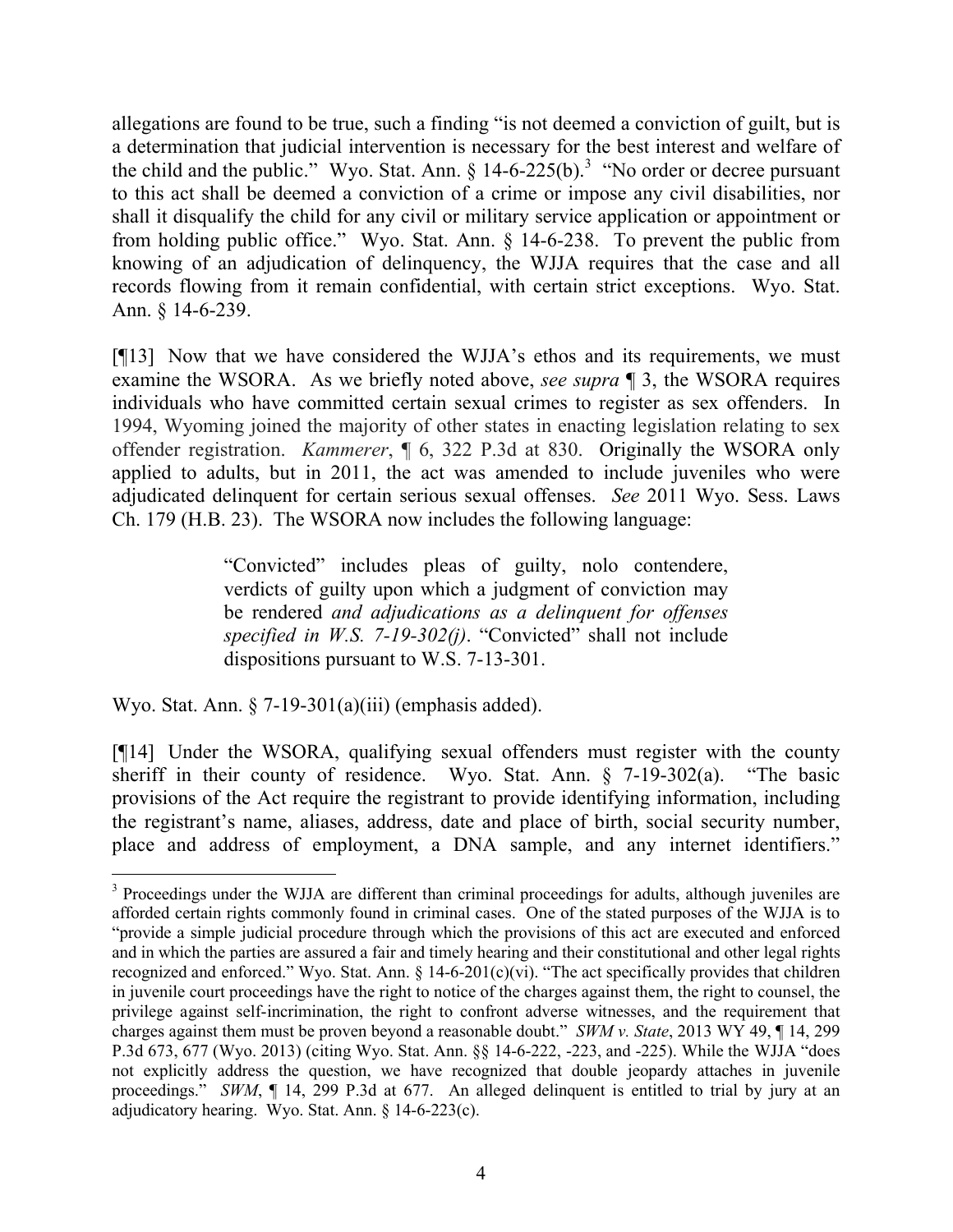*Kammerer*, ¶ 7, 322 P.3d at 830. The offender is also required to "provide the date and place of his conviction, the crime for which he was convicted, the age of each victim, the name and address of educational institutions at which the registrant is employed or attending school, the license plate number and description of his vehicle, and any phone number at which the registrant may be reached." *Id.* (citing § 7-19-302(a)). The registrant must also be photographed and fingerprinted. *Id.*

[¶15] The WSORA also establishes a central registry for offenders, and it requires that certain identifying information be made available to the public. *Kammerer*, ¶ 8, 322 P.3d at 831 (citing  $\S$  7-19-303(a), (c)(iii)). The limited notice provisions that apply to qualifying juveniles mandate that the offender's information "be provided . . . to residential neighbors within at least seven hundred fifty (750) feet of the offender's residence, organizations in the community, including schools, religious and youth organizations . . . ." Wyo. Stat. Ann. § 7-19-303(c)(ii). "In addition, notification regarding an offender employed by or attending school at any educational institution shall be provided upon request by the educational institution to a member of the institution's campus community . . . ." *Id.* However, unlike adult offenders, a juvenile's information is not made available to the general public on the internet. Wyo. Stat. Ann. § 7-19-  $303(c)(iii)$ . The method of disseminating information does not change when a juvenile sex offender reaches the age of majority, as Appellant had when he was charged in this case. *Id.*

[¶16] After comparing the two acts, we understand how one might say there is an irreconcilable tension between the confidentiality requirements of the WJJA, and the requirement that information concerning an adjudicated delinquent be made available to a limited circle of the public under the WSORA. We further recognize that the limited public notification requirement for juveniles under the WSORA could stigmatize juvenile offenders. But as we dig deeper into the purpose of the WJJA, we perceive a congruency, rather than a conflict, between the two acts.

[¶17] From its inception, the WJJA was intended to serve the best interests of children and to provide a path towards a promising future for delinquent youth. $4\,$  In 1997, our legislature expanded the purpose of the WJJA to provide for the "protection of the public and public safety." 1997 Wyo. Sess. Laws Ch. 199, § 2 (H.B. 137A). The current version of the WJJA maintains this purpose:

> (c) This act shall be construed to effectuate the following public purposes:

<sup>4</sup> *See, e.g.*, Wyoming Compiled Statutes, § 1-701 et seq. (Arthur A. Sandusky, comp. 1945, 1957 Cum. Supp.).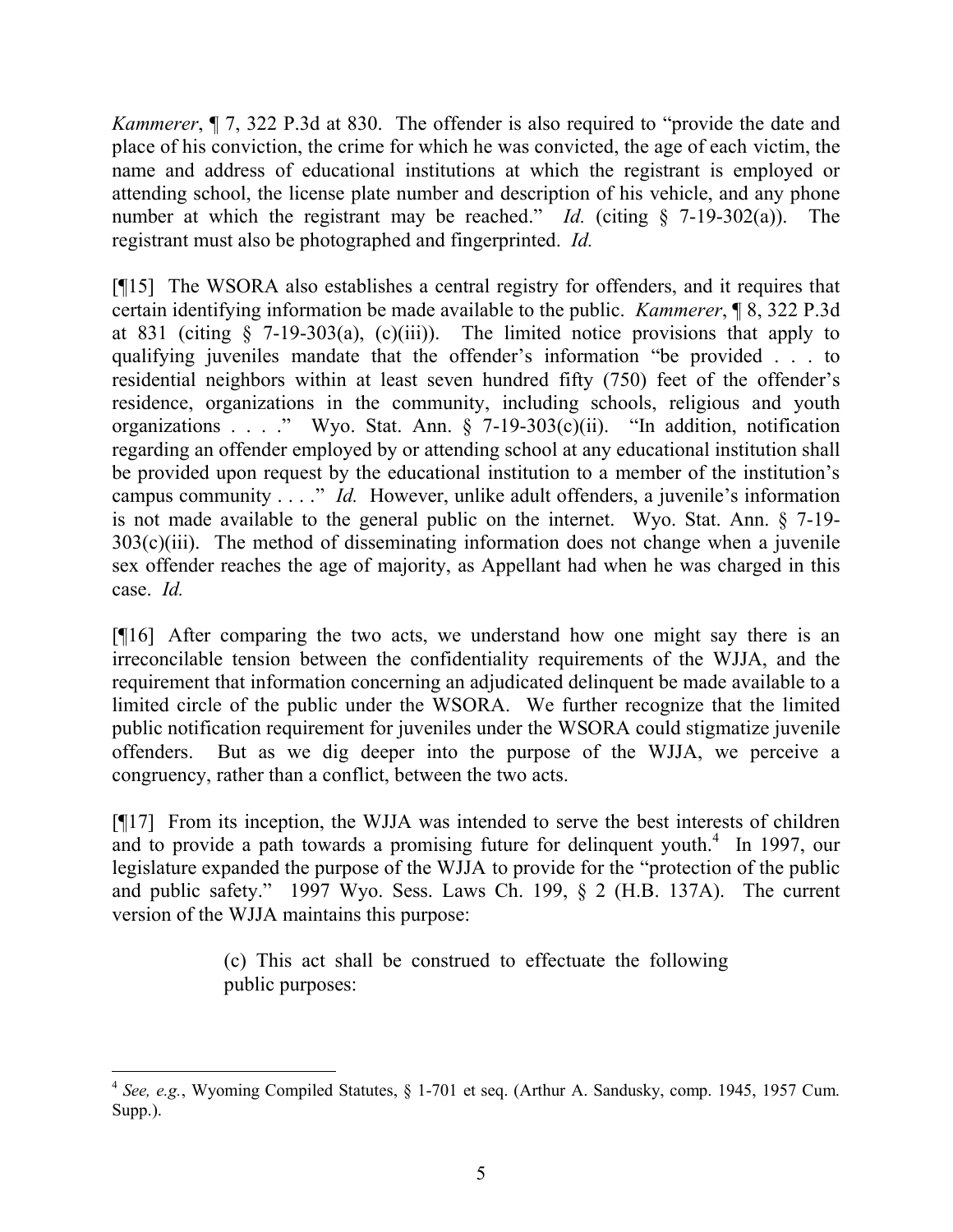(i) To provide for the best interests of the child and the protection of the public and public safety;

(ii) Consistent with the best interests of the child and the protection of the public and public safety[.]

Wyo. Stat. Ann. § 14-6-201(c)(i), (ii).

[¶18] The plain language of the WJJA shows that it is to be administered to assure public safety as well as to promote the best interest of the child. Furthermore, as we have already said, we presume that the legislature acted in a thoughtful and rational manner with full knowledge of the WJJA, and that it was therefore aware it was limiting protections under it by applying the WSORA to certain juvenile delinquents. *Cheyenne Newspapers, Inc*., ¶ 11, 386 P.3d at 333. As a result, we can only conclude that the registration and limited notification requirements for certain adjudicated delinquents under the WSORA do not conflict with the purposes of the WJJA.<sup>5</sup> Because the two acts do not conflict, there is no constitutional violation as Appellant asserts.

# *Equal Protection*

[ $[19]$ ] Appellant also contends that  $\S$  7-19-301(a)(iii) of the WSORA violates his equal protection rights under the Wyoming Constitution.<sup>6</sup> He contends that adult offenders whose charges are disposed of and who successfully complete a period of probation under Wyo. Stat. Ann. § 7-13-301 are not considered to have been convicted, and therefore are not required to register as sex offenders. *See* Wyo. Stat. Ann. § 7-19- 301(a)(iii). He goes on to argue that there is no such provision for juveniles under the WJJA, and consequently the WSORA establishes a distinction based upon classification.

 $\overline{a}$ <sup>5</sup> Other courts have reached the same conclusion. The Nevada Supreme Court recently found that "based" on Nevada's long-standing recognition of public protection as one of the dual interests of the juvenile system, we conclude that registration and community notification do not inherently conflict with the purposes of Nevada's juvenile justice system." *State v. Eighth Jud. Dist. Ct*. *(Logan D.)*, 306 P.3d 369, 381 (Nev. 2013). Similarly, the Illinois Supreme Court concluded that because the expanded purpose of the juvenile courts to include public protection and juvenile accountability, the requirement that juvenile sex offenders register—thereby subjecting them to limited community notification—did not conflict with the policy and purpose of the juvenile system. *In re J.W*., 787 N.E.2d 747, 759 (Ill. 2003); *see also In re Richard A.,* 946 A.2d 204, 214 (R.I. 2008) (concluding "that the nature of the juvenile-justice system is not significantly compromised by a sex-offender-registration requirement. As such, the Registration Act is constitutional as applied to juveniles and respondent is not entitled to a jury trial."); *cf. United States v. Juvenile Male*, 670 F.3d 999, 1008 (9th Cir. 2012) (finding that although SORNA's notification requirement conflicted with the confidentiality provisions of the Federal Juvenile Delinquency Act, Congress clearly intended to limit those confidentiality provisions); *United States v. Under Seal*, 709 F.3d 257, 262 (4th Cir. 2013) (same).

<sup>&</sup>lt;sup>6</sup> Wyoming's equal protection provisions are contained in Article 1,  $\S$ § 2, 7, 34, and 35.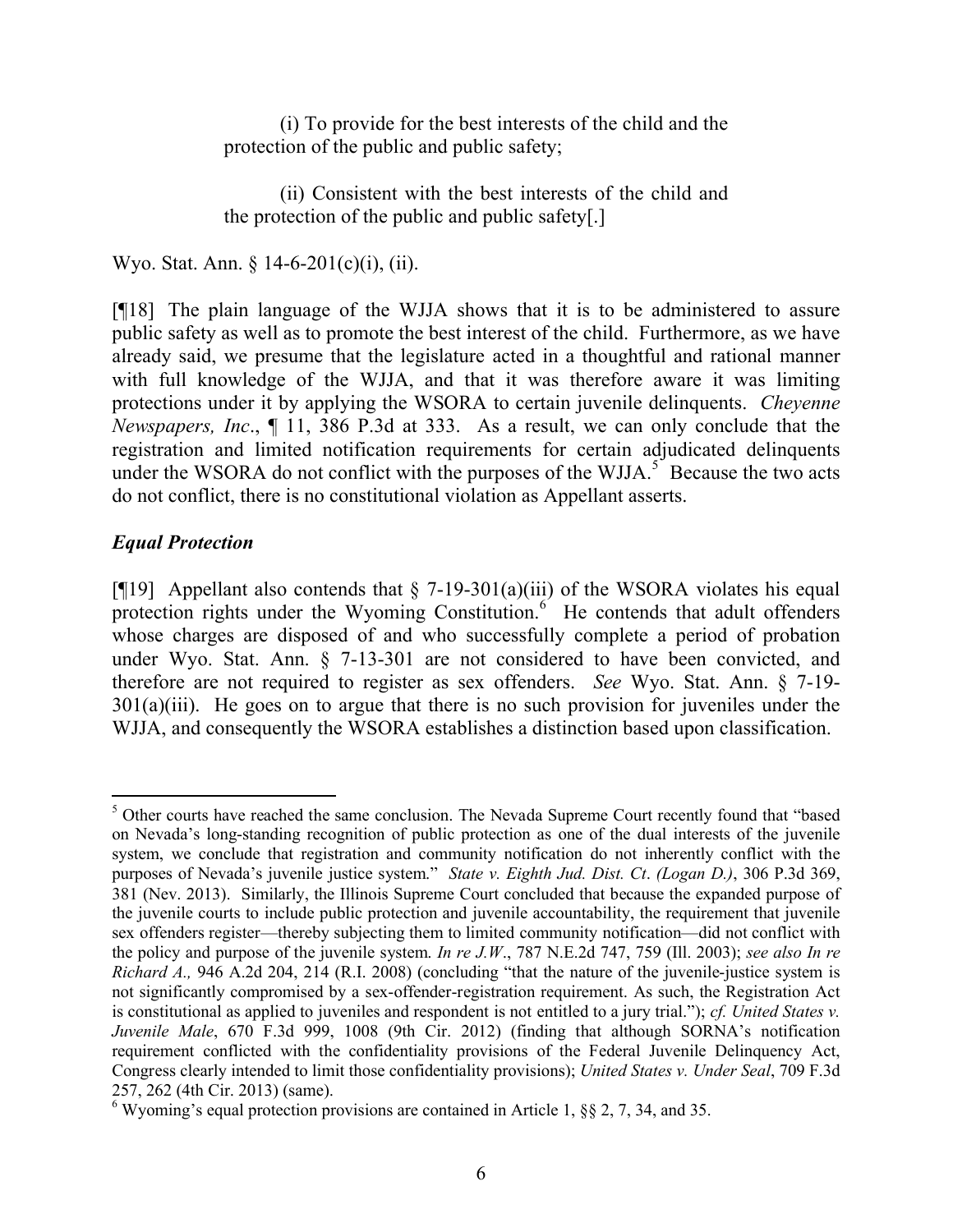[¶20] There is in fact a provision under the WJJA that provides for deferred adjudications for alleged delinquents. That provision states:

## **Abeyance of proceedings by consent decree; term of decree; reinstatement of proceedings; effect of discharge or completing term.**

(a) At any time after the filing of a petition alleging a child delinquent and before adjudication, the court may issue a consent decree ordering further proceedings held in abeyance and place a delinquent child under the supervision of a probation officer. The placement of the child is subject to the terms, conditions and stipulations agreed to by the parties affected. The consent decree shall not be entered without the consent of the district attorney, the child's attorney, where applicable, and the child and the notification of the parents. Modifications to an existing consent decree may be allowed.

(b) The consent decree shall be in writing and copies given to each of the parties. The decree shall include the case plan for the child.

(c) A consent decree shall be in force for the period agreed upon by the parties but not longer than one (1) year unless the child is sooner discharged by the court.

(d) If prior to discharge by the court or expiration of the consent decree, a child alleged to be delinquent fails to fulfill the terms and conditions of the decree or a new petition is filed alleging the child delinquent because of misconduct occurring during the term of the consent decree, the original petition and proceedings may be reinstated upon order of the court after hearing and the matter may proceed as though the consent decree had never been entered. If, as part of the consent decree, the child made an admission to any of the allegations contained in the original petition, that admission shall be entered only if the court orders that the original petition and proceeding be reinstated and the admissions, if any, be entered. If the admission is entered, the court may proceed to disposition pursuant to W.S. 14-6-226.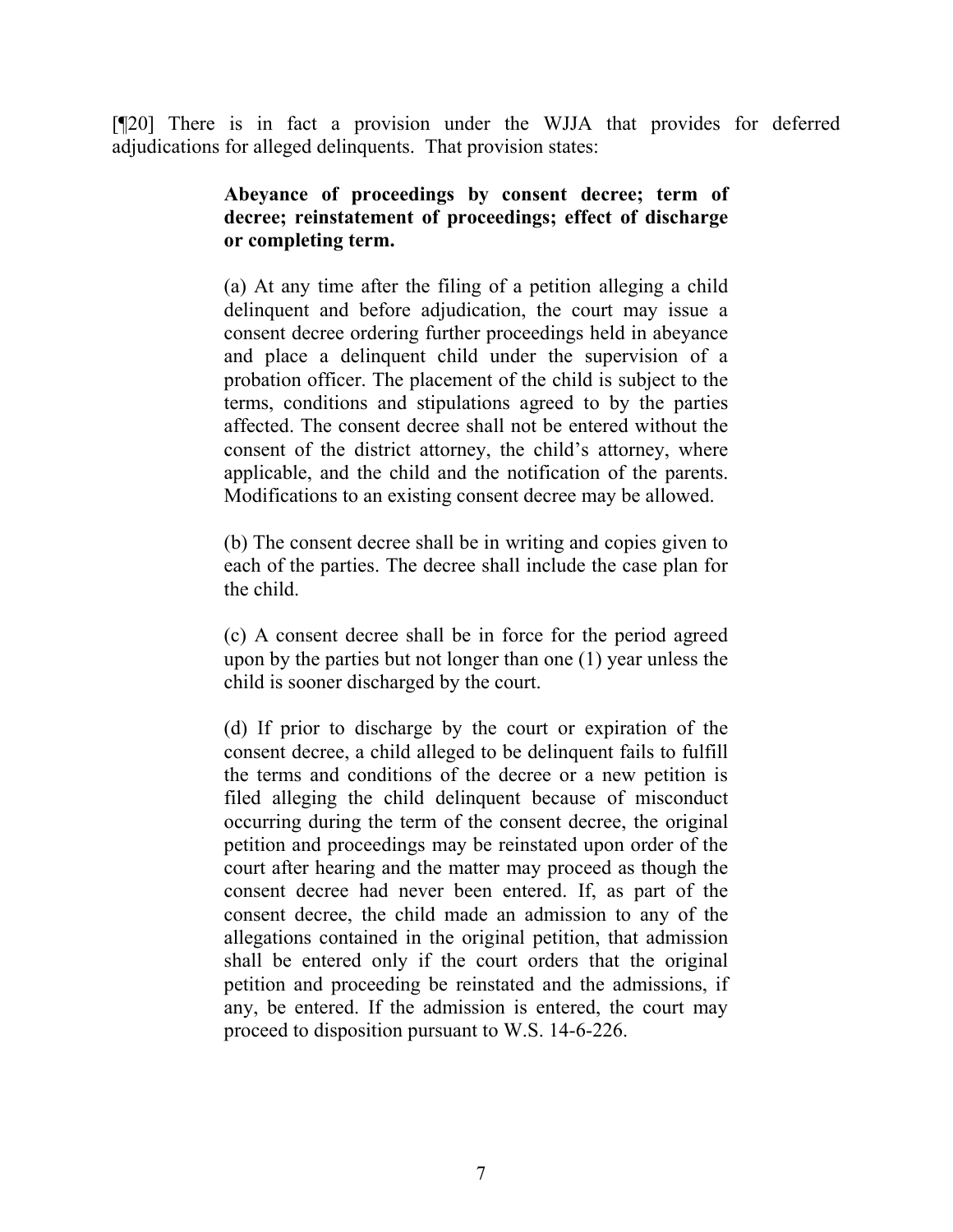(e) If a consent decree is in effect and the child is in placement, the court shall hold a six (6) month and twelve (12) month review under W.S. 14-6-229.

(f) A child discharged by the court under a consent decree without reinstatement of the original petition and proceeding shall not thereafter be proceeded against in any court for the same offense or misconduct alleged in the original petition.

Wyo. Stat. Ann. § 14-6-228.<sup>7</sup>

[¶21] If the court issues a consent decree ordering further proceedings held in abeyance, and the juvenile complies with the terms of the decree, he will be discharged and never adjudicated a delinquent, just as the defendant in a 301 deferral would. In such a case, the juvenile would not be subject to the WSORA. There is no meaningful distinction between a consent decree and a 301 deferral. For this reason alone, if not for others, because juveniles are afforded the same opportunity as adults to enter into a consent decree deferring their respective cases, the WSORA does not violate the Wyoming Constitution's equal protection clause, Art. 1 § 2.

# *Due Process Rights*

[¶22] Appellant also contends that the WSORA's lifetime registration provision violates his due process rights under the Fourteenth Amendment to the United States Constitution and Article 1, § 6 of the Wyoming Constitution as applied to him. This is so, he says, because registering improperly encroaches on his protected liberty interest in his reputation and the confidentiality provided for under the WJJA. He also claims that the

Deferred Hearing.

*See* Wyoming Compiled Statutes, § 1-711(b) (Arthur A. Sandusky, comp. 1945, 1957 Cum. Supp).

 $\overline{a}$ <sup>7</sup> Deferring a juvenile adjudication is not a new remedy in Wyoming. In 1951, the WJJA provided:

b. If the court determines a deferred hearing would be for the best interests of the child, and not in conflict with the best interests of the public, the judge shall hold legal process with respect to the child in abeyance for six months, contingent upon the good behavior of the child. During this period of six months, the child shall be under the informal supervision of either a probation officer or county welfare worker, whichever the judge may direct. The court shall administratively close the case upon the child's satisfactory completion of the six month period, or process the original petition forthwith where there is a subsequent delinquency.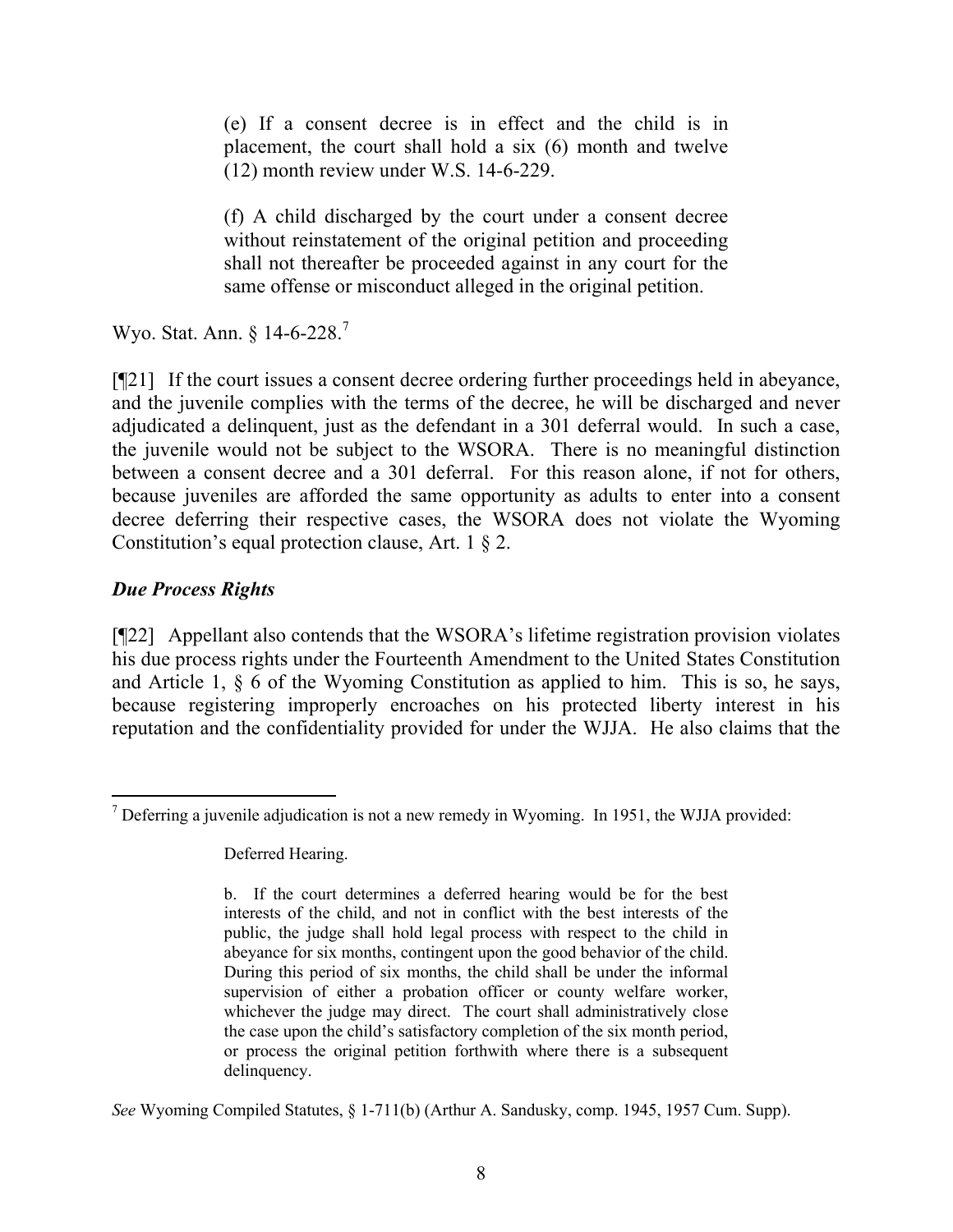registration requirement creates an impermissible irrebuttable presumption that he is at high risk to reoffend.

[¶23] We begin our analysis by turning to the relevant constitutional due process provisions. The Fourteenth Amendment to the United States Constitution prohibits any state from depriving "any person of life, liberty, or property, without due process of law." U.S. Const. amend. 4, § 1. Similarly, the Wyoming Constitution's Due Process Clause states that "[n]o person shall be deprived of life, liberty or property without due process of law." Wyo. Const. Art. 1, § 6. Both constitutions employ the same language, and we have held that they afford equivalent protections. *See Reiter v. State*, 2001 WY 116, ¶ 19, 36 P.3d 586, 592 (Wyo. 2001)

[¶24] Due process has both procedural and substantive components. *Reiter*, ¶ 20, 36 P.3d at 592. The two components are distinct because each has different aims and imposes different constitutional limitations on the government's power. *See id.* The United States Supreme Court has explained: "[T]he Due Process Clause provides that certain substantive rights—life, liberty, and property—cannot be deprived except pursuant to constitutionally adequate procedures. The categories of substance and procedure are distinct." *Cleveland Bd. of Education v. Loudermill*, 470 U.S. 532, 541, 105 S.Ct. 1487, 1493, 84 L.Ed.2d 494 (1985).

[¶25] Appellant does not advise us whether he claims the alleged due process violations are substantive or procedural. Our understanding after reading his brief and listening to oral argument is that the alleged due process violation regarding reputation and confidentiality is a substantive claim, while his irrebuttable presumption theory is procedural. We will address the arguments accordingly.

# *Protected Right to Reputation and Confidentiality*

[¶26] The substantive component of due process "bars certain arbitrary, wrongful government actions regardless of the fairness of the procedures used to implement them." *Reiter*, ¶ 20, 36 P.3d at 592-93 (citations and quotation marks omitted); *see Laughter v. Bd. of Cnty. Comm'rs for Sweetwater Cnty.*, 2005 WY 54, ¶ 42, 110 P.3d 875, 887 (Wyo. 2005). We have principally adopted "the two-tiered scrutiny employed by the federal courts in analyzing substantive due process . . . challenges." *Reiter*, ¶ 20, 36 P.3d at 593*.* If a statute affects a fundamental interest, we must strictly scrutinize that statute to determine if it is necessary to achieve a compelling state interest—often referred to as the strict scrutiny test. *Id.* On the other hand, if the statute simply affects ordinary interests in the economic and social welfare area, we only need to determine that it is rationally related to a legitimate state objective, which is often referred to as the rational basis test. *Id.*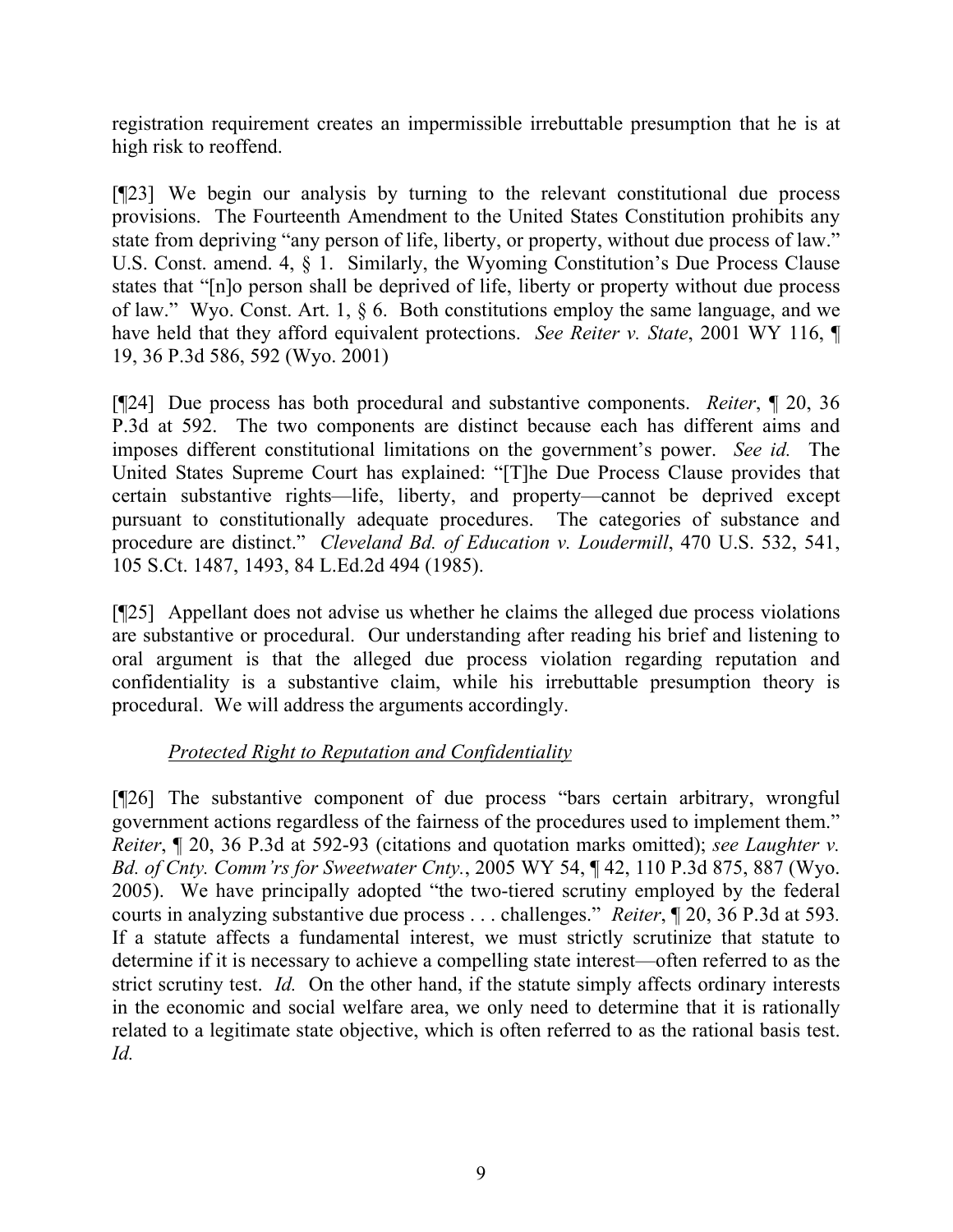[¶27] Fundamental rights are those liberties that are objectively deeply rooted in this country's history and tradition.<sup>8</sup> *Washington v. Glucksberg*, 521 U.S. 702, 720-21, 117 S.Ct. 2258, 2268, 138 L.Ed.2d 772 (1997). New fundamental rights are rarely found "because guideposts for responsible decision making in this unchartered area are scarce and open-ended." *Collins v. City of Harker Hts., Tex.*, 503 U.S. 115, 125, 112 S.Ct. 1061, 1068, 117 L.Ed.2d 261 (1992); *see also Glucksberg*, 521 U.S. at 721, 117 S.Ct. at 2268. "By extending constitutional protection to an asserted right or liberty interest, we, to a great extent, place the matter outside the arena of public debate and legislative action." *Glucksberg*, 521 U.S. at 720, 117 S.Ct. at 2267-68. Accordingly, courts must "exercise the utmost care whenever [they] are asked to break new ground in this field, lest the liberty protected by the Due Process Clause be subtly transformed into the policy preferences" of individual judges. *Id.* (citations and quotation marks omitted).

[¶28] This Court has had several opportunities to consider whether a fundamental right has been at issue. For example, we have determined that the right to associate with one's family is a fundamental constitutional right. *Michael v. Hertzler*, 900 P.2d 1144, 1147 (Wyo. 1995). Access to the courts has also been found to be a fundamental right. *Mills v. Reynolds*, 837 P.2d 48, 54 (Wyo. 1992); *see also Kordus v. Montes*, 2014 WY 146, ¶ 10, 337 P.3d 1138, 1141 (Wyo. 2014). An opportunity for an education is fundamental as well. *See In re RM*, 2004 WY 162, ¶ 18, 102 P.3d 868, 874 (Wyo. 2004).

[¶29] Appellant does not contend that there is a fundamental right at issue under either the United States or Wyoming constitutions regarding his reputation and his statutory right to confidentiality of his adjudication as a juvenile under the WJJA. He provides no basis for us to conclude that such a right is deeply rooted in our nation's history and tradition. Our own research does not reveal a reason to believe it is. *See, e.g., State v. Eighth Jud. Dist. Ct. (Logan D.)*, 306 P.3d 369, 375-76 (Nev. 2013) (applying rational basis test to juvenile required to register as a sexual offender registration as no fundamental right at issue); *United States v. Juvenile Male*, 670 F.3d 999, 1012 (9th Cir. 2012) (same); *In re J.W.*, 787 N.E.2d 747, 757 (Ill. 2003) (same); *Paul v. Davis*, 424 U.S. 693, 701, 96 S.Ct. 1155, 1160, 47 L.Ed.2d 405 (1976) (concluding reputation alone, without being coupled with some more tangible interests, does not implicate any liberty interests sufficient to invoke the procedural protection of the Due Process Clause). Thus, we conclude that juveniles who have been convicted of serious sex offenses do not have a fundamental right to be free from the registration and notification requirements set forth in the WSORA, even if those require information concerning them and their offenses to be disseminated in limited ways and to potentially remain in place for life.

<sup>&</sup>lt;sup>8</sup> The Supreme Court of the United States has recognized that fundamental rights include those guaranteed by the Bill of Rights as well as certain liberty and privacy interests implicit in the due process clause and other constitutional rights. *See Glucksberg*, 521 U.S. at 720, 117 S.Ct. at 2267. Such important liberty interests include "the rights to marry, to have children, to direct the education and upbringing of one's children, to marital privacy, to use contraception, to bodily integrity, and to abortion." *Id.* (citations omitted).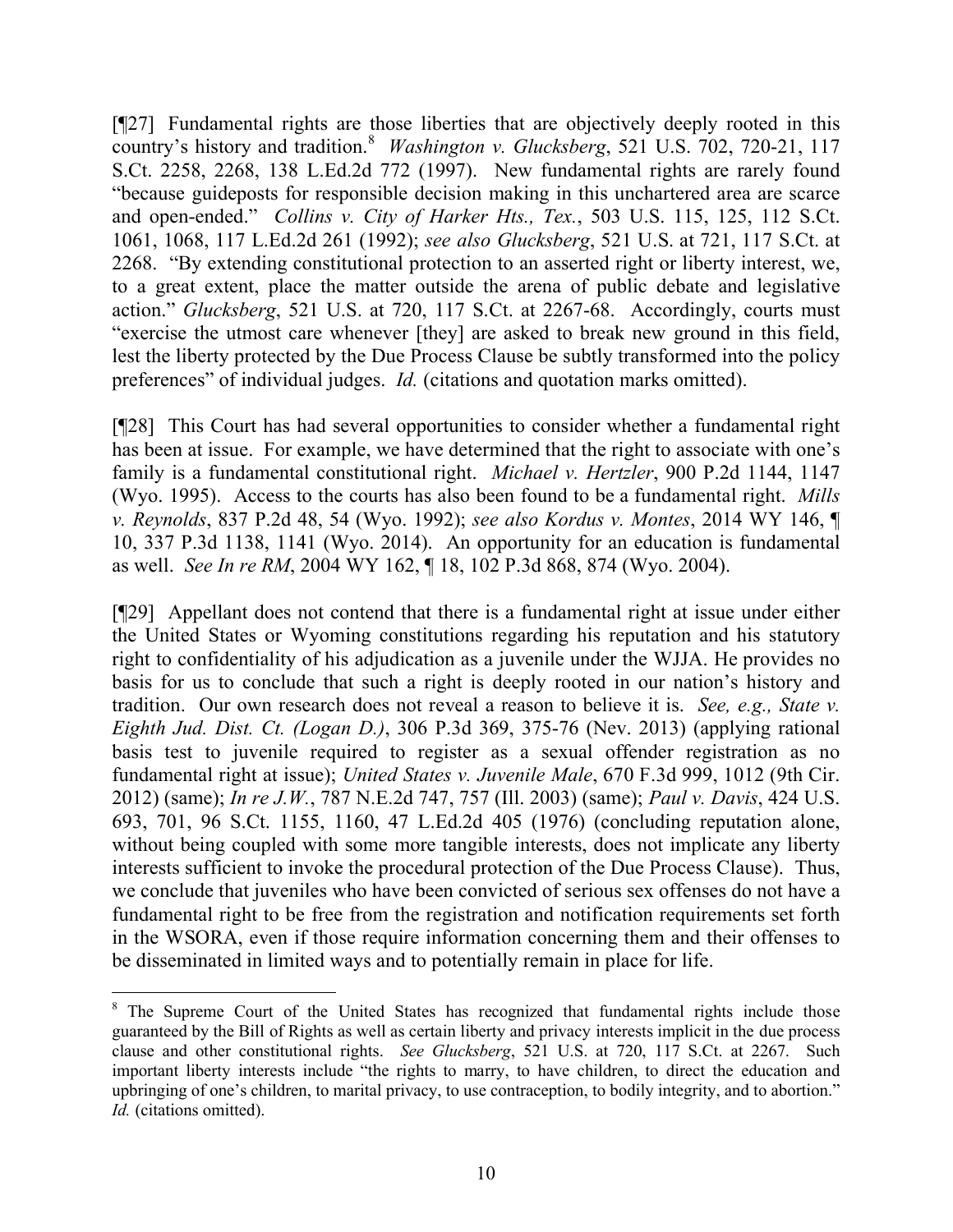[¶30] Because the WSORA does not implicate Appellant's liberty in a manner that impacts a fundamental right, we must decide only whether the WSORA's registration requirement as applied to Appellant as a juvenile is reasonably related to a legitimate government interest. The rational basis test does not require that the law "be in every respect logically consistent with its aims to be constitutional." *United States v. Comstock*, 560 U.S. 126, 151, 130 S.Ct. 1949, 1966, 176 L.Ed.2d 878 (2010) (quoting *Williamson v. Lee Optical of Oklahoma, Inc.*, 348 U.S. 483, 487-88, 75 S.Ct. 461, 99 L.Ed. 563 (1955). Rather, "[i]t is enough that there is an evil at hand for correction, and that it might be thought that the particular legislative measure was a rational way to correct it." *Id.*

[¶31] We find the WSORA's registration requirement for qualifying juveniles is rationally related to a legitimate government interest. As we have explained above, *see supra* ¶¶ 11-12, although the WJJA promotes the best interests of minors in our juvenile court system, its purpose is also for "the protection of the public and public safety." Wyo. Stat. Ann. § 14-6-201(c)(i), (ii). In protecting the public, the WSORA aids in the prevention, avoidance, and investigation of future sex offenses. *Kammerer*, ¶ 28, 322 P.3d at 838; *see also Snyder v. State*, 912 P.2d 1127, 1132 (Wyo. 1996). Consistent with this purpose, our legislature determined that juveniles adjudicated for offenses under § 7- 19-302(j)—which are the most serious of sexual offenses—must register in order to protect the public.

[¶32] The juvenile's registration information is available only to a limited group of the public, including certain neighbors, schools and organizations. Wyo. Stat. Ann. § 7-19- 303(c)(ii); *see also Kammerer*, ¶ 8, 322 P.3d at 831. Notification to an educational institution the juvenile offender is attending or where he works must also be provided upon request by the institution. *Id.* However, unlike an adult, a juvenile's information is not made available to the general public through the public registry on the internet. Wyo. Stat. Ann. § 7-19-303(c)(iii); *compare Kammerer*, ¶ 8, 322 P.3d at 831. Providing a juvenile offender's information to a limited group of people whose safety may be compromised constitutes a reasonable method of protecting the public.

[¶33] We cannot say that the registration requirement of the WSORA, as applied to one who offended as a juvenile as Appellant did, is irrational.

## *Irrebuttable Presumption*

[¶34] Appellant argues that while he and others who offended as juveniles are afforded the necessary procedural due process in the underlying delinquency adjudication, he is denied due process because he cannot challenge whether he should be required to register under the WSORA after adjudication. The absence of a meaningful process, Appellant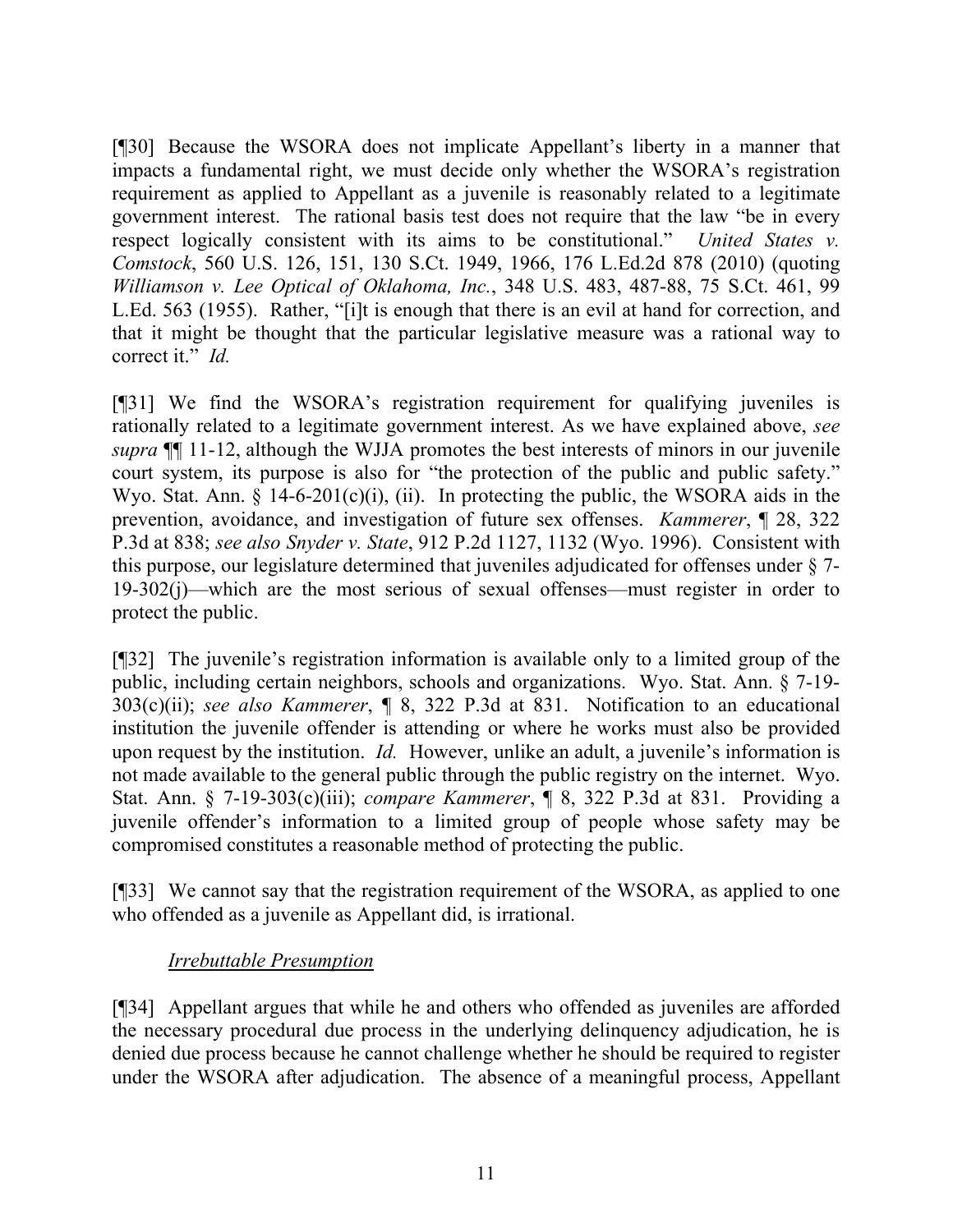posits, turns the requirement that Appellant register under the WSORA into an irrebuttable presumption that he is at high risk to reoffend.

[¶35] We have previously noted that irrebuttable presumption claims sometimes arise as a matter of substantive due process. *See Moreno v. Dep't of Revenue & Taxation,* 775 P.2d 497, 500-01 (Wyo. 1989). Referring to older United States Supreme Court precedent on that topic, this Court commented that "those holdings represent anomalies in substantive due process and equal protection analysis." *Id.* at 500. This Court further recognized that these cases do "not consider the character of the alleged life, liberty, or property interest affected" and "might be interpreted to inject a strict judicial scrutiny standard of review into the substantive due process analysis every time a litigant can locate a conclusive statutory presumption." *Id.* The Court went on to comment that such an "approach would wreak havoc with traditional due process and equal protection analyses which focus first on the asserted life, liberty, or property entitlement involved or an alleged invidious discrimination against a discrete minority, or infringement of a fundamental constitutional right." *Id.* 

[¶36] This Court further explained that the United States Supreme Court has since backed away from a *per se* application of the irrebuttable presumption doctrine in favor of the traditional substantive due process analysis. *Id.* We noted that the doctrine should not be applied "in a way that might circumvent this court's established substantive due process or equal protection analysis." *Id.* at 501. The Court concluded that "[a] statute violates substantive due process when a litigant with standing shows that the challenged statute adversely affects a recognized life, liberty, or property entitlement and in doing so does not promote a legitimate state objective by reasonable means." *Id.*

[¶37] We do not find this to be an issue of substantive due process, which renders the irrebuttable presumption cases inapplicable. Appellant does not indicate otherwise. Thus, as we have already noted, we look to procedural due process requirements.

[¶38] The guarantee of procedural due process assures that there will be fair and adequate legal proceedings. This Court has explained that "[p]rocedural due process principles require reasonable notice and a meaningful opportunity to be heard before government action may substantially affect a significant property [or liberty] interest." *Pfeil v. Amax Coal W., Inc.*, 908 P.2d 956, 961 (Wyo. 1995). To "assess whether an individual was denied procedural due process, courts must engage in a two-step inquiry: (1) did the individual possess a protected interest such that the due process protections were applicable; and, if so, then (2) was the individual afforded an appropriate level of process." *Crofts v. State ex rel. Dep't of Game & Fish*, 2016 WY 4, ¶ 27, 367 P.3d 619, 626 (Wyo. 2016) (quoting *Montgomery v. City of Ardmore*, 365 F.3d 926, 935 (10th Cir. 2004)).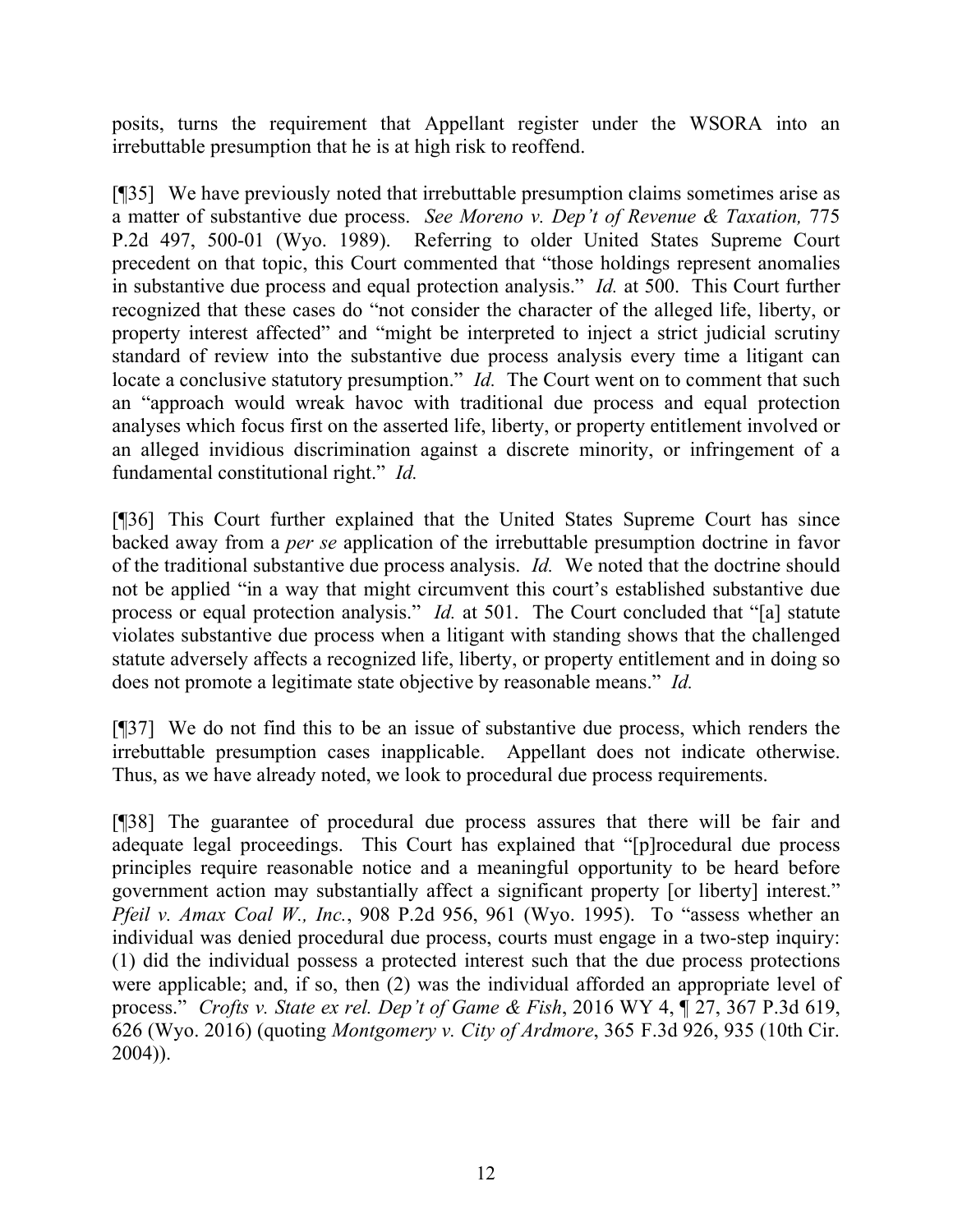[¶39] Appellant relies on a recent decision from the Pennsylvania Supreme Court, which recognized that the right to reputation was fundamental under that state's constitution. *In re J.B*., 107 A.3d 1, 16 (Pa. 2014). Based upon that premise, it held the application of the sex offender registration act's lifetime registration requirements upon adjudication of specified offenses violates a juvenile offender's due process rights by utilizing an irrebuttable presumption. *Id.* at 19-20.

[¶40] Pennsylvania's law is distinguishable, and *In re J.B*. is inapplicable in the instant case. *Cf. In re A.C*., 54 N.E.3d 952, 964 (Ill. App. 2016). That is because in Wyoming, reputation alone has never been recognized as a fundamental right under our state constitution. *See Crofts*, ¶¶ 29-30, 367 P.3d at 626; *cf. Paul*, 424 U.S. at 701-10, 96 S.Ct. at 1160-65. Another jurisdiction, Illinois, has dealt with a similar issue and provides guidance.

[¶41] An Illinois appellate court faced the question of whether that state's sexual offender registration act violated procedural due process because it did not afford juvenile offenders the opportunity to be heard on the issue of their continuing danger to the community before requiring them to register. *In re J.R*., 793 N.E.2d 687, 697 (Ill. App. 2003). It determined that the registration act required "sex offenders, including juvenile sex offenders, to register not based on dangerousness, but based upon the fact the offender was adjudicated delinquent or convicted of a sex offense." *Id.* Because the disclosure provisions were triggered upon adjudication, it was irrelevant whether the juvenile was a continuing danger. *Id*.; *see also In re A.C*., 54 N.E.3d at 964. We find that court's reasoning persuasive, and we will follow its lead in the instant case.

[¶42] Appellant could only be adjudicated delinquent of a sex offense after a trial (an adjudicatory hearing), as he concedes. However, procedural due process does not entitle him—a juvenile found delinquent of committing a serious sex offense—to a second hearing to demonstrate that he is not a high risk to reoffend. Whether he is a continuing danger is simply not germane to the duty to register as required by the WSORA. The WSORA's registration requirement is reasonable and consistent with a state's exercise of its police power to protect the safety and general welfare of the public from those committing serious sexual offenses. *See Snyder*, 912 P.2d at 1132. Appellant has directed us to scholarly resources which suggest that juvenile sex offenders are not at as great a risk as adult sex offenders to harm others. However, the legislature decided that a juvenile offender who commits the kind of offense he was held to have committed should be required to register under the WSORA. As already noted, this was a permissible choice for that policy-making branch of our government to make.

[¶43] In sum, Appellant has failed to establish that the WSORA's registration requirement violates his due process rights, substantive or procedural, under the United States and Wyoming constitutions.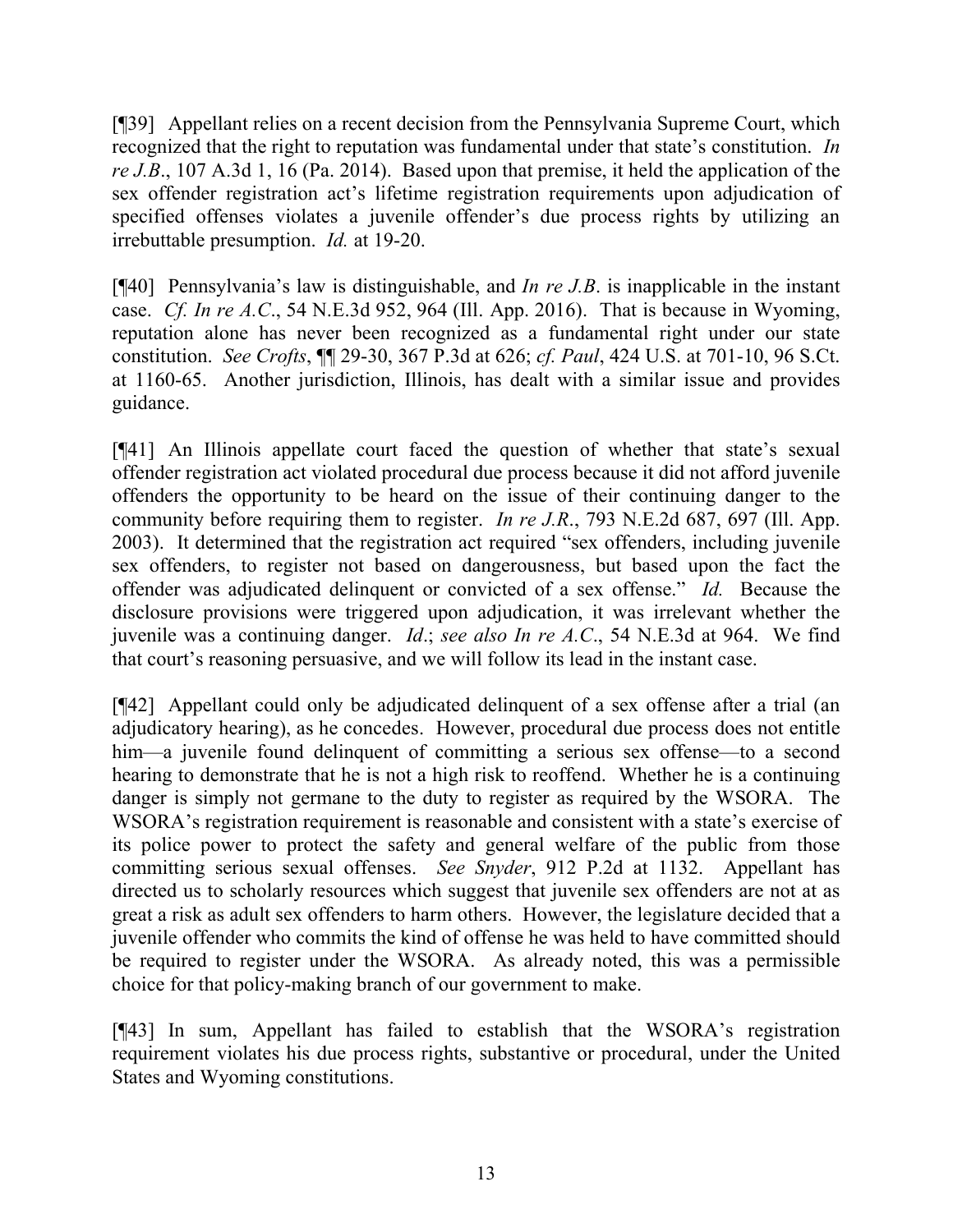## *Ex Post Facto*

l

[¶44] This Court has on other occasions considered whether the WSORA violates the United States Constitution, Art. 1, § 10, prohibition against enacting *ex post facto* laws as it applies to adult offenders.<sup>9</sup> *See Kammerer*, ¶¶ 9-32, 322 P.3d at 831-39; *Snyder*, 912 P.2d at 1130-31. Most recently, in *Kammerer*, we began our analysis by recognizing that the constitutional prohibition against *ex post facto* laws only applies to statutes that impose penalties. *¶¶* 9-32, 322 P.3d at 831-39*.* We explained:

> In deciding whether or not a law is penal, this Court has generally based its determination upon the purpose of the statute. If the statute imposes a disability for the purposes of punishment—that is, to reprimand the wrongdoer, to deter others, etc., it has been considered penal. But a statute has been considered nonpenal if it imposes a disability, not to punish, but to accomplish some other legitimate governmental purpose. The Court has recognized that any statute decreeing some adversity as a consequence of certain conduct may have both a penal and a nonpenal effect. The controlling nature of such statutes normally depends on the evident purpose of the legislature.

*Id.* **[9, 322 P.3d at 831 (citations omitted).** 

[¶45] We then applied the requisite two-step inquiry to determine whether or not the WSORA was penal as applied to an adult sex offender. *Id.* ¶¶ 13-32, 322 P.3d at 832-39 (applying framework set forth in *Smith v. Doe*, 538 U.S. 84, 92, 123 S.Ct. 1140, 1146-47, 155 L.Ed.2d 164 (2003)). The first step required a determination as to whether the legislature meant the statute to establish civil proceedings. *Kammerer,* ¶ 13, 322 P.3d at 832. If the legislature's intent was to impose punishment, that would end the inquiry. *Id.* On the other hand, if the intent was to enact a regulatory scheme that is civil and nonpunitive, our task was then to examine whether the statute was punitive to such an extent—either in purpose or effect— that it negated the legislature's intention that it be considered civil. *Id.*

[¶46] As to the first step, we examined the legislature's intent in enacting the WSORA, and reaffirmed our prior precedent holding that the law-making branch intended to impose regulatory, as opposed to punitive, requirements. *Id.* ¶ 18, 322 P.3d at 834. We then turned to the second step as to whether the effect of the WSORA negates the legislature's intent to create regulatory requirements for sex offenders. *Id.* ¶¶ 19-32, 322 P.3d at 834-39. We thoroughly analyzed this step by applying relevant factors "to

<sup>&</sup>lt;sup>9</sup> Article 1, § 10 provides that "[n]o state shall . . . pass any . . . ex post facto law . . . ."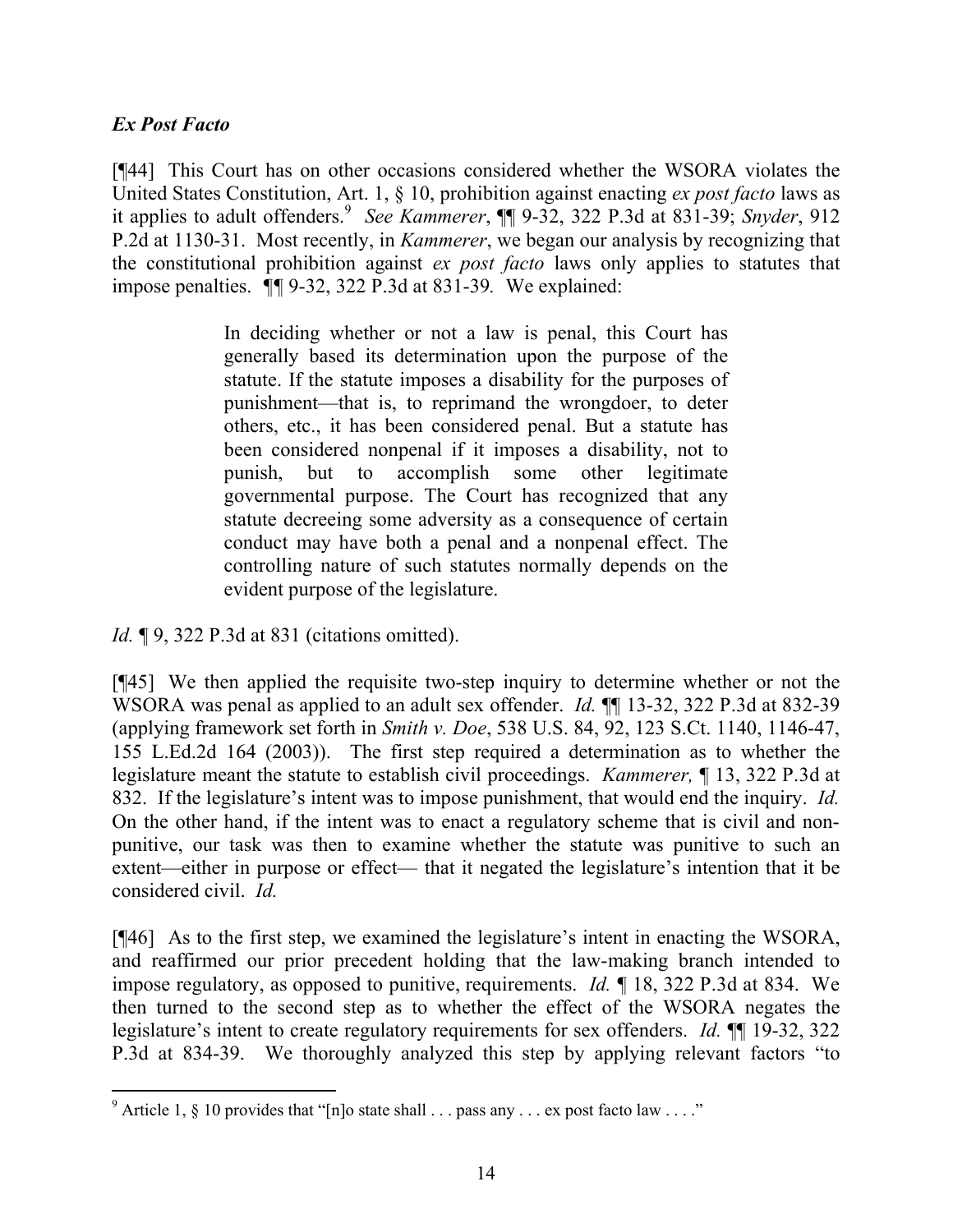evaluate whether the regulatory scheme (1) has been regarded in our history and traditions as a punishment, (2) imposes an affirmative disability or restraint, (3) promotes the traditional aims of punishment, (4) has a rational connection to a nonpunitive purpose, or (5) is excessive with respect to this purpose." *Id.* ¶ 19, 322 P.3d at 834 (citing *Smith*, 538 U.S. at 97, 123 S.Ct. at 1149). After applying these factors to the WSORA, we concluded "that the effects of the [WSORA] do not override the legislature's intent to enact a regulatory scheme for registration of sex offenders." *Id.* ¶ 19, 322 P.3d at 834. Because we determined that the effects of the WSORA do not negate the legislature's intent to impose a regulatory scheme under the WSORA, we again held—as we did in *Snyder*— that the act does not violate the *ex post facto* clause of the United States Constitution. *Id.* ¶ 32, 322 P.3d at 839.

[¶47] However, Appellant claims that his case is distinguishable because our past decisions did not deal with juvenile offenders who are subject to the WSORA. He correctly points out that adult criminal convictions for sex offenses are reflected in a public record. He claims that since adjudications under the WJJA are confidential, the effect of requiring registration and limited notification transforms the legislature's intent to enact a regulatory scheme into a punitive one.

[¶48] There is no doubt that the legislature's purpose in enacting the WSORA was to impose regulatory, as opposed to punitive, requirements. *Kammerer*, ¶¶ 15-18 , 322 P.3d at 833-34; *Snyder*, 912 P.2d at 1131. Appellant does not dispute this conclusion.

[¶49] Turning to the effect of the WSORA, and whether it negates the legislature's intent to create regulatory requirements for juvenile sex offenders, we cannot say that it does. As to the first factor, the WSORA's publication and notification requirements are not historically regarded as punishment. *Kammerer*, ¶¶ 20-22, 322 P.3d at 834-36. While the limited dissemination of information relating to a juvenile's status as a sex offender may have some negative connotations, disclosure of certain information is a necessary result of the WSORA's objective to protect the public from harm, just as it is a partial purpose of the WJJA. *See id.* ¶ 21, 322 P.3d at 836. This factor weighs in favor of a finding that the WSORA is not punitive in purpose or effect.

[¶50] As to the second factor, we must consider "how the effects of the [WSORA] are felt by those subject to it." *Kammerer*, ¶ 23, 322 P.3d at 836. We are convinced that the disability or restraint as applied to Appellant is slight and indirect, and its effects are not punitive. While Appellant must keep his information updated while subject to the WSORA, we find that the requirements do not make the act so punitive either in purpose or effect as to negate the legislature's intent to create a regulatory scheme. *See id*. ¶¶ 23- 25, 322 P.3d at 836-37. This factor likewise does not weigh in favor of a finding that the WSORA has a punitive effect.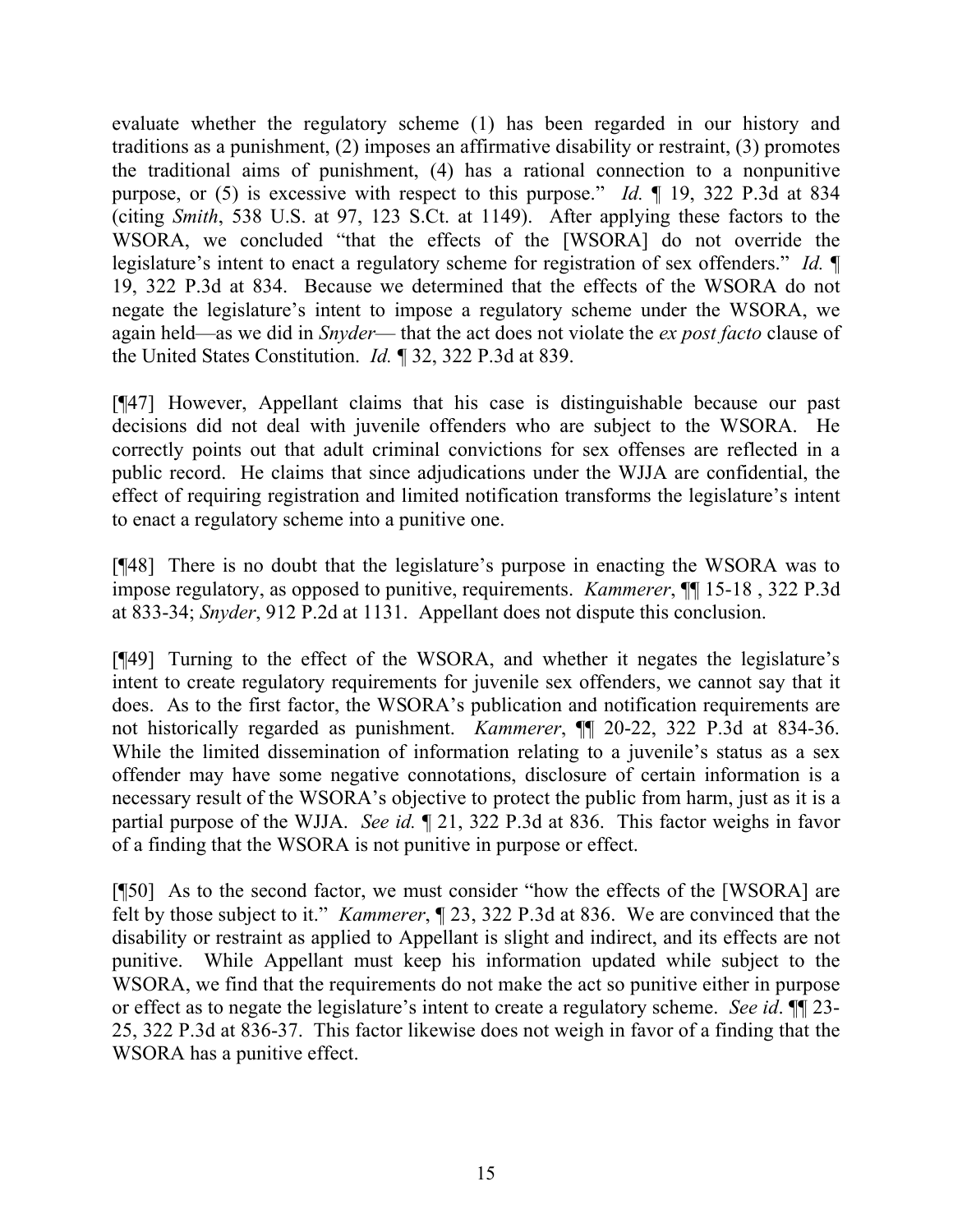[¶51] The third factor looks at the traditional aims of punishment, which are retribution and deterrence. The classification of juvenile offenders based on their crimes is not indicative of retributive intent. The WSORA "does not have a punitive effect merely because it may deter the commission of sex offenses." *Id.* ¶ 26, 322 P.3d at 838. This factor also does not weigh in favor of a finding that the WSORA has a punitive effect.

[¶52] As to the fourth factor, the WSORA bears a rational connection to the purpose of public safety, requiring identification of certain juveniles convicted of serious sex offenses, and by making that information available to law enforcement agencies and to a limited portion of the public. *See id.* ¶ 28, 322 P.3d at 838. We reaffirm that "the purpose of sex offender registration is to aid in the prevention, avoidance, and investigation of future sex offenses." *Id.* (citations and quotation marks omitted). We are not persuaded by Appellant's assertion that the rational connection effervesces when a juvenile is involved. Thus, analysis of this factor does not lead us to conclude that the WSORA has a punitive purpose or effect.

[¶53] Lastly, the legislature's identification of certain juveniles adjudicated for specified sex offenses constitutes a reasonable basis for determining potential risks to the public and is not excessive. The WSORA's registration requirements are a reasonable method of achieving the goal of public safety, which is a very important interest. We point out that while the WSORA initially requires an offender to register for the rest of his life, this duty may terminate in certain cases upon petition to be relieved from that duty. Wyo. Stat. Ann. § 7-19-304(a). With respect to juveniles subject to the WSORA, it provides that those who have been

> adjudicated as a delinquent for offenses specified in W.S. 7-  $19-302(i)$ , who has been registered for at least ten  $(10)$  years, exclusive of periods of confinement and periods in which the offender was not registered as required by law, may petition the district court for the district in which the offender is registered to be relieved of the duty to continue to register if the offender has maintained a clean record as provided in subsection (d) of this section.

*Id.* at (a)(i). "Upon a showing that the offender has maintained a clean record as provided in subsection (d) of this section for ten (10) years, the district court may order the offender relieved of the duty to continue registration[.]" *Id.* Because of the considerable interests at stake, the WSORA's requirements constitute a reasonable method of achieving the goal of public safety. *See Kammerer*, ¶¶ 31-32, 322 P.3d at 839. Analysis of this factor does not reveal that the WSORA has a punitive purpose or effect.

[¶54] In sum, these factors weigh against finding that the WSORA has a punitive effect as applied to juvenile offenders like Appellant. The WSORA only imposes a regulatory